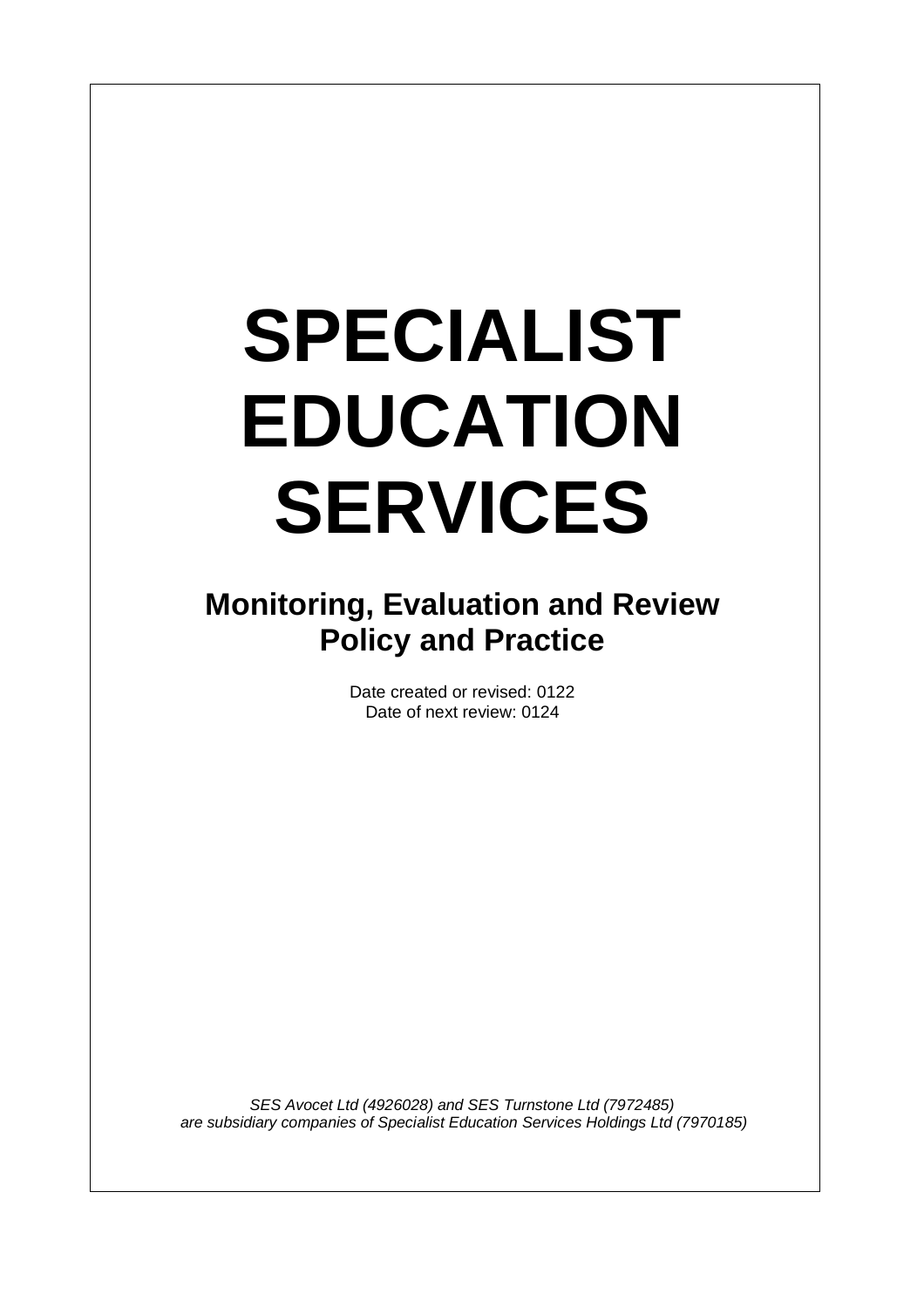## **CONTENTS**

| 1              | Introduction                                    | 2  |
|----------------|-------------------------------------------------|----|
| $\overline{2}$ | <b>Definitions</b>                              | 2  |
| 3              | Scope                                           | 2  |
| 4              | Rationale                                       | 3  |
| 5              | Aims                                            | 3  |
| 6              | Objectives                                      | 4  |
| 7              | Expectations                                    | 4  |
| 8              | Requirements                                    | 5  |
| 9              | Housekeeper/Cook                                | 5  |
| 10             | Handyperson                                     | 6  |
| 11             | <b>Learning Mentors</b>                         | 6  |
| 12             | <b>Care Team Members</b>                        | 7  |
| 13             | <b>Staff Development Line-Managers</b>          | 8  |
| 14             | Deputy Care Managers (DCMs)                     | 8  |
|                | Visits Co-Ordinator (VC)<br>14.1                | 9  |
|                | 14.2 24hr Learning Co-Ordinator                 | 9  |
|                | <b>Medication Monitoring</b><br>14.3            | 10 |
| 15             | <b>Case Co-ordinators</b>                       | 10 |
| 16             | <b>Head Of Care</b>                             | 12 |
| 17             | The Registered Manager                          | 12 |
| 18             | Deputy Head Of Education                        | 14 |
| 19             | The Head of Education                           | 15 |
| 20             | Avocet House / Turnstone House Administrators   | 16 |
| 21             | <b>SES Administrator</b>                        | 16 |
| 22             | <b>SES Principal (and SES Deputy Principal)</b> | 17 |
| 23             | The Role Of Sub-Committees                      | 19 |
| 24             | <b>Operational Director</b>                     | 20 |
| 25             | Director/Proprietor                             | 20 |

1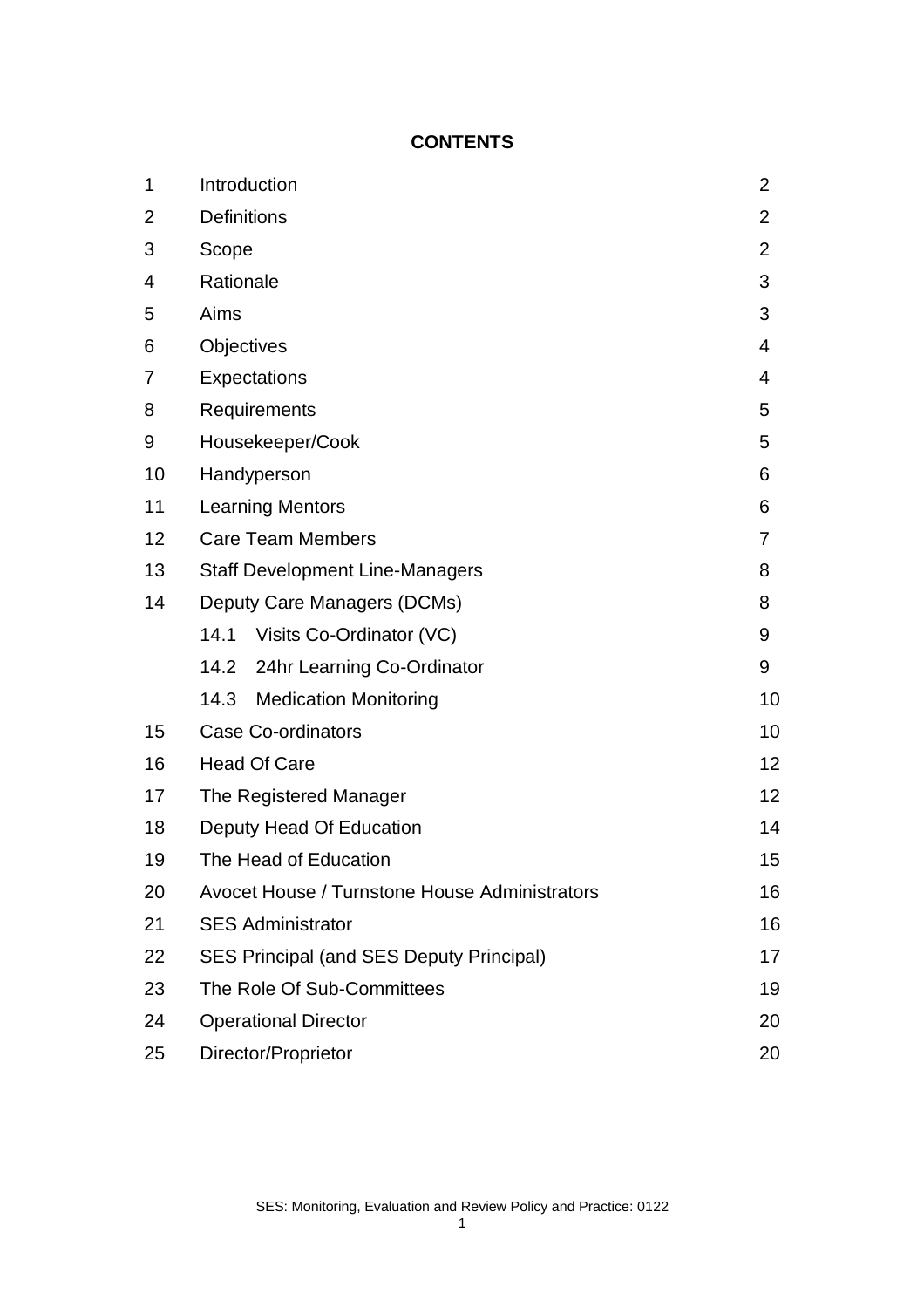#### **1 INTRODUCTION**

SES operate two dual registered children's homes and residential special schools for children with severe and complex social, emotional and mental health needs, and one post 18 home for vulnerable young care adults. It has well defined line management systems established within the staff teams.

This Policy and Practice Statement has been prepared to facilitate the recognition of strengths and weaknesses in key aspects of practice, with the intention of affecting improvement where necessary. It acknowledges the need for change to be promoted from a comprehensive and considered information base on our establishments' life and practice, and the necessity for the Directors to discharge their executive responsibilities from a sound basis of accurate data, information and knowledge.

Each establishment needs to be a self-monitoring, self-evaluating environment and in this way any external audit is seen as a verification of that process which further informs the cycle of monitoring and evaluation.

# **2 DEFINITIONS**

#### **Monitoring**

Monitoring is that process involving the systematic gathering of information over a period of time. Observations, records of observation on aspects of SES life, the compilation of statistics of the establishments' performance, questionnaires, sampling and the careful consideration of written documentation are the methods that will be employed. Monitoring determines the school's position against particular criteria.

Monitoring takes place at three distinct levels; organisational, team and individual.

#### Evaluation

Evaluation refers to those professional judgments based upon the consideration of gathered information within the context of SES Aims and Objectives, its policies, appropriate national guidance and statutory legal requirements.

#### Review

Review is the combined process that informs further action and allows a decision to be made.

For the purpose of brevity, monitoring, evaluation and review will be referred to as the 'review process'.

#### **3 SCOPE**

This policy statement applies to all aspects of SES.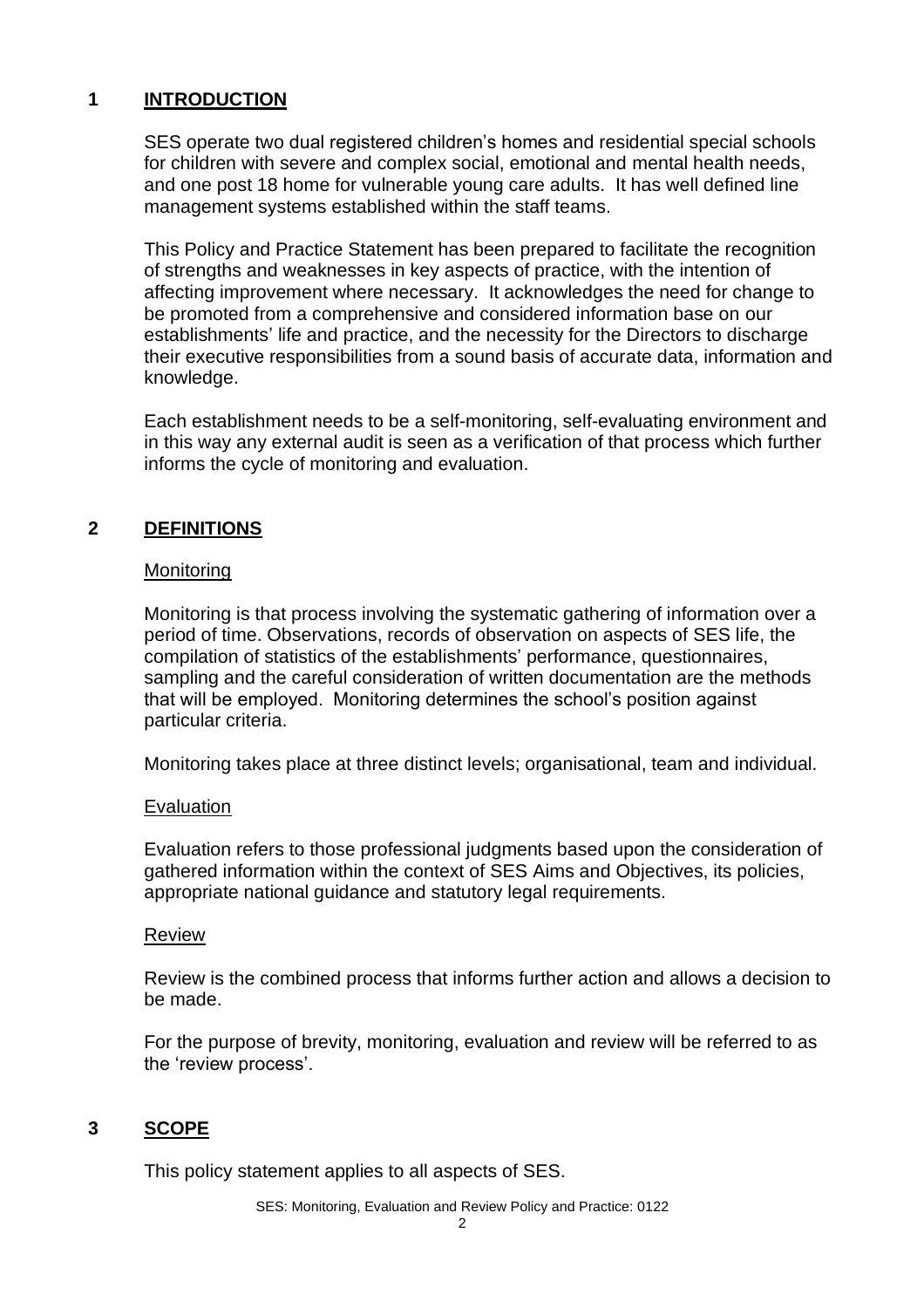# **4 RATIONALE**

The review process is crucial to the management process. It is the mechanism through which progress is assessed, quality assured, and decisions in respect of future action are based.

The identification of need through the review process will inform each establishment's Development Plan in respect of:

- the allocation of resources
- the job descriptions of staff, specific tasks delegated to staff, and deadlines worked to
- the Staff Support and Development Programme, and
- changes to the key features of provision and practice, including the design and delivery of its operation, including 24 hour learning

Requests that the SES Principal makes to the Directors for additional resourcing will also be informed by the process.

The process is considered to be a participative and supportive one, and one that should involve all stakeholders by both informal and structured methods. SES considers that its own mechanisms of monitoring, evaluation and review are complemented by those inspections initiated by the Office for Standards in Education, or any other external quality assurance mechanisms employed by placing authorities.

# **5 AIMS**

The purpose of this policy and practice statement is to provide a framework in which:

- the efficacy of the establishment's ethos is reflected upon
- the range and quality of the care provided is judged
- the curriculum is monitored in a manner which ensures its breadth, balance, relevance and compliance with obligatory requirements
- the effectiveness of planning for the quality of teaching and learning is judged, whether that lies in the domain of education or care staff
- the breadth of teaching and learning styles adopted and their relevance to their purpose is ensured
- good practice can be identified and disseminated
- the effectiveness of staff assessment, recording, reporting and reviewing of children's development, attainment and achievement can be considered
- children's behaviour, and orientation towards task within the context of their well established learning and adjustment difficulties is deliberated on
- the suitability of accommodation is monitored and the sufficiency and effective use of resources is judged
- the deployment and development of staff is considered, and
- the effectiveness and quality of relationships with placement authorities, parents, other professionals and community links is estimated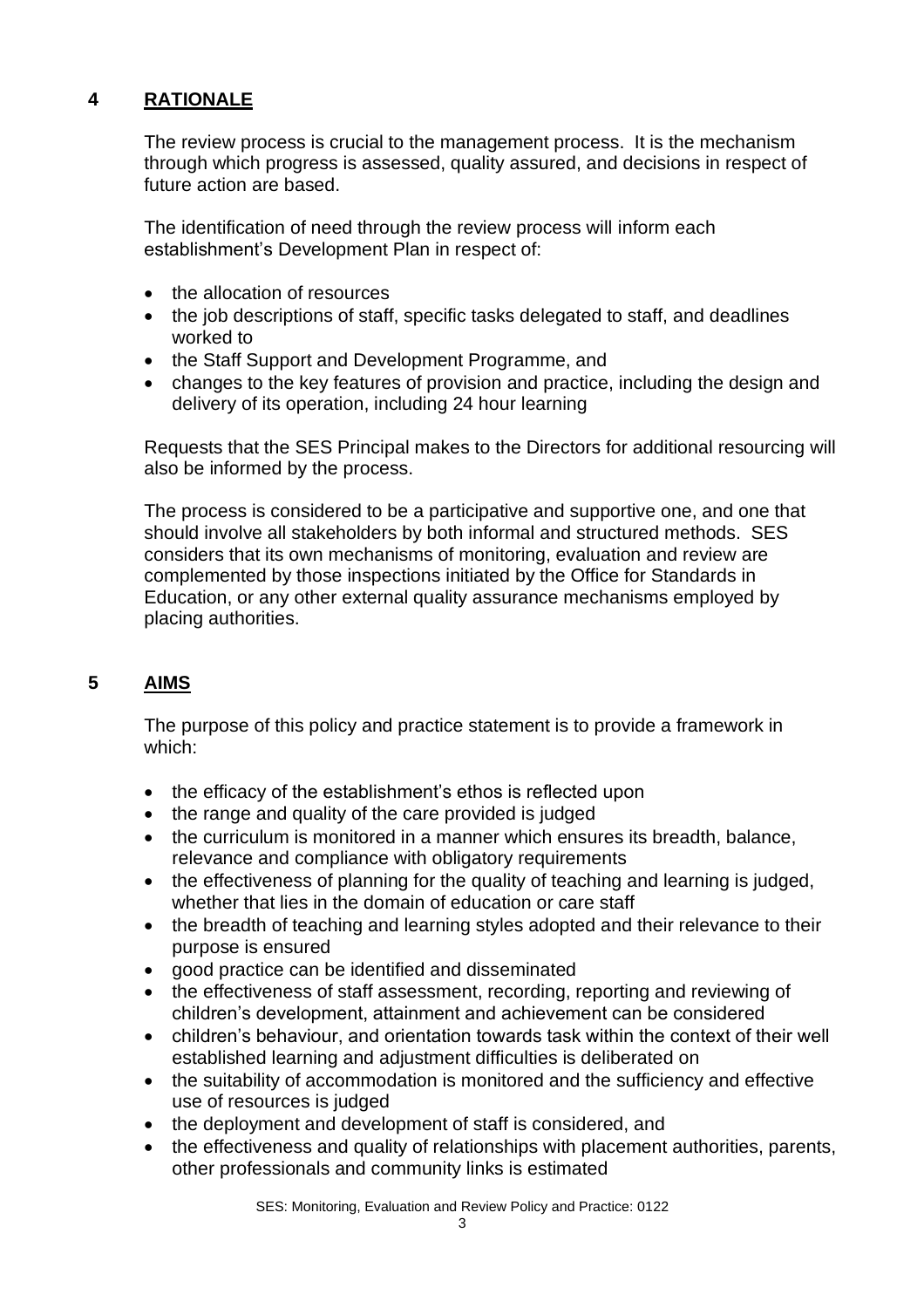• the effectiveness of leadership and management throughout the organisation can be judged.

The achievement of these aims will contribute in a significant manner to the intention of assuring the quality of the provision that SES makes for its children.

#### **6 OBJECTIVES**

Key objectives are:

- to acknowledge achievements
- to identify areas for development
- to increase access to, and the quality of, 24hr learning for all children
- to extend the repertoire of individuals and the team
- to move each establishment forward in an evolutionary way which capitalises on its strengths and addresses its weaknesses

#### **7 EXPECTATIONS**

- All staff must be willing to take responsibility for their own learning with and through the assistance of colleagues.
- Data will be shared at whole establishment level. It will be dealt with sensitively but data will not be ringfenced by confidentiality.

There is an acknowledgement that all stakeholders have a role to play in the review process. All staff, and particularly those with management responsibility, should note and weigh those comments on aspects of SES life and provision made by:

- children in the PAN Process and where relevant, PAN meetings
- children on self-assessment records
- children within their community 'house meeting'
- parents at reviews
- parents (carers, family members) whilst visiting us
- parents on home visits
- employers reporting on work experience placements etc.
- members of the local community
- placement authority representatives at LAC reviews or on visits
- visiting professionals of all kinds

Informal systems are one means by which staff at all levels can express their own views on their estimation of the achievement of SES aims and objectives, its policies, and statutory requirements. SES has also deliberately created a structure of development, supervision and staff meetings that facilitate this and an increased formality for staff can be gained by using these well-established mechanisms for discussion and feedback.

As outlined in Section 2 above, monitoring takes place at three distinct levels; organisational, team and individual. This document prescribes much of this in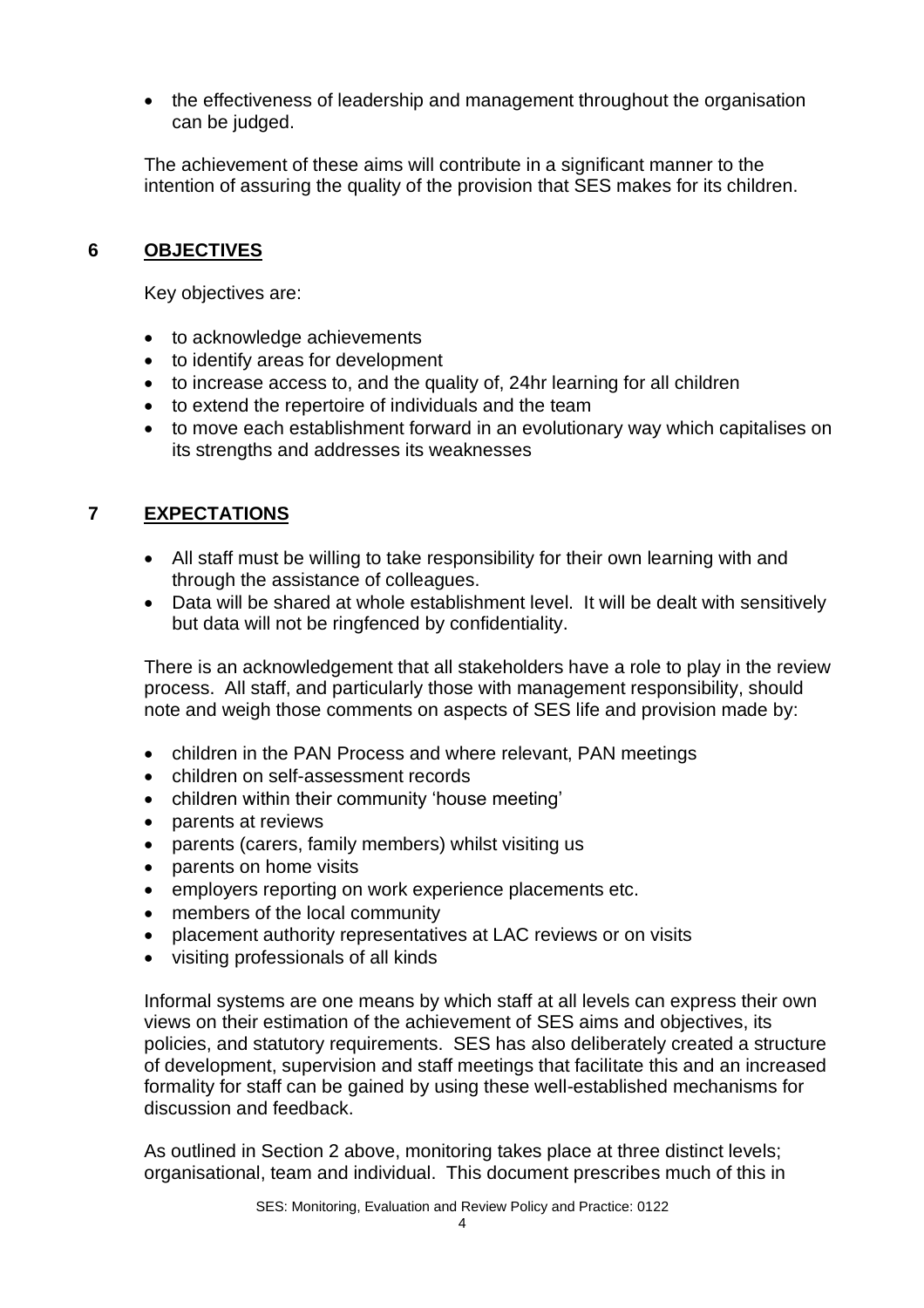terms of frequency, remit and content. However, some monitoring activity, its nature and frequency, may be rightly left to the judgement of individuals within their roles. It is important to stress that for there to be a reliable cycle of monitoring it needs to be underpinned by a systematic and projected level of personal organisation. Colleagues with monitoring responsibility must understand that this needs to be rigorously structured into their diaries and actual working practices. Furthermore it is the sophistication of the follow-up action in relation to monitoring outcomes that is the force for moving practice forward in a positive way. All staff will be supported in ensuring they develop good working practices in this respect.

### **8 REQUIREMENTS**

Responsibility for the self-review process falls upon everyone either in gathering or providing information through formal and informal routes.

#### **9 THE HOUSEKEEPER/COOK**

The Housekeeper/Cook should, through regular and systematic observation of practice, debate at meetings, random and formal inspection of the internal parts of the building and the domestic routines, discussion with colleagues, children and visitors, regularly review policy and practice on:

- cleaning
- catering
- internal maintenence

The Housekeeper/Cook should as a result of their evaluation and monitoring advise the Registered Manager at an appropriate time in the planning cycle of the need for review and adaption of the following:

- Domestic and Catering Equipment
- Provisions
- Furniture and Fittings
- Cleaning
- Water Services
- Energy
- Waste Food/Trade Waste/Domestic Waste and Recycling
- Cleaning Materials
- Health and safety checks
- Staff and children's interaction with and response to their work/service delivery
- COSHH

The Housekeeper/Cook should as a result of their evaluation and monitoring regularly advise the Registered Manager of the need for adaptions in the light of value for money decisions.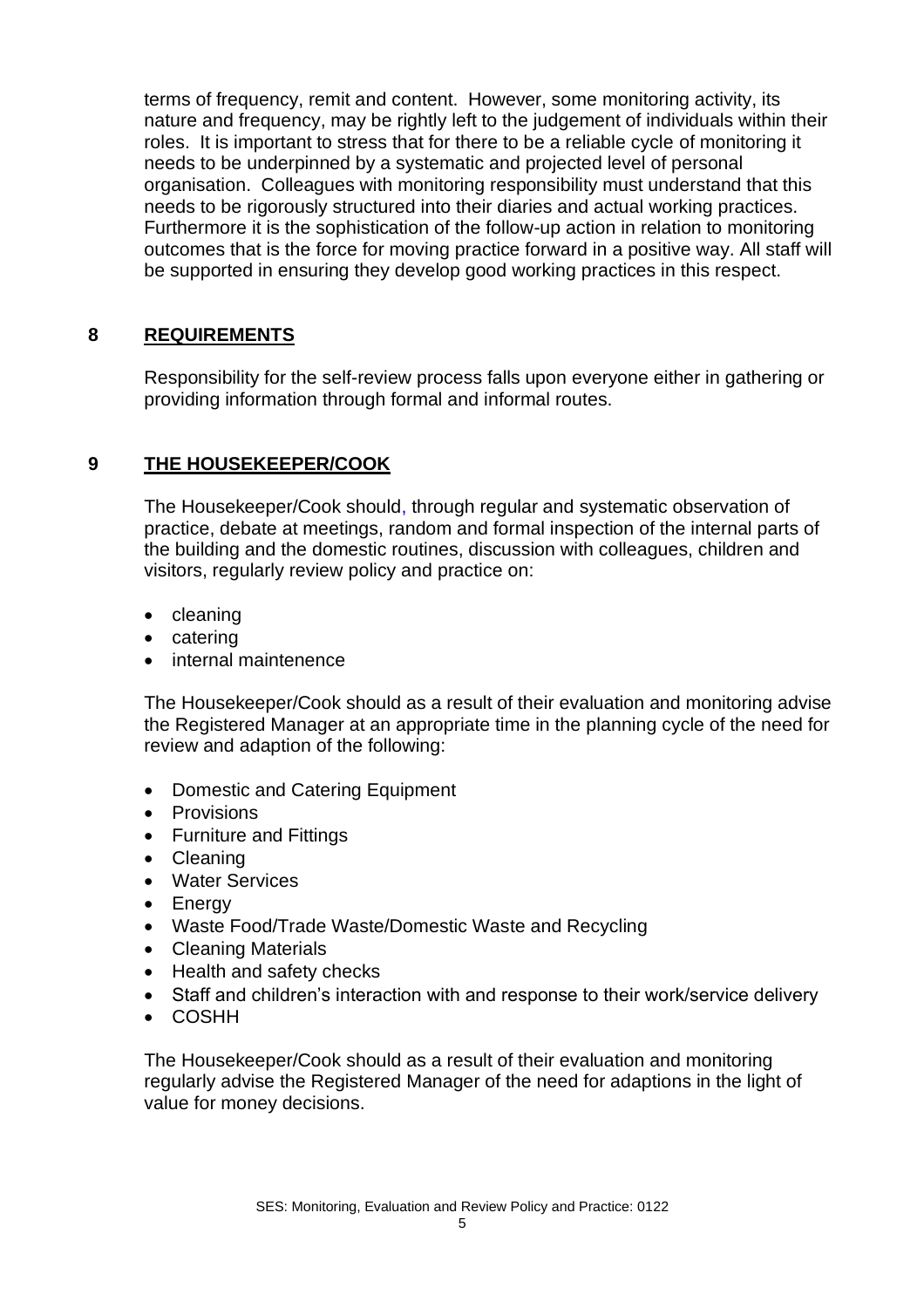#### **10 HANDYPERSON**

The Handyperson should as a result of their evaluation and monitoring advise the Housekeeper/Cook and Registered Manager, Head of Care, Head of Education or Principal at an appropriate time in the planning cycle of the need for review and adaption of the following:

- Cleaning and Cleaning Materials
- Water Services
- Internal Decoration
- Building Repairs/Maintenance
- Building Improvements
- Energy use
- Waste Food/Trade Waste/Domestic Waste and Recycling
- Health and safety checks
- Staff and children's interaction with and response to their work/service delivery
- COSHH
- Company cars maintenance, repair and usage

The Handyperson should as a result of their evaluation and monitoring regularly advise the Housekeeper/Cook and Registered Manager, Head of Education or Principal of the need for adaptions in the light of value for money decisions.

#### **11 LEARNING MENTORS**

Teachers and teaching assistants should in their professional development meetings, by debate at staff meetings, learning meetings, subject review meetings, discussion with individual colleagues, and talking to children, monitor and evaluate:

- teaching, learning and assessment and reporting practices
- standards of achievement in relation to educational, social and behavioural targets
- trends and patterns in children's performance
- the clarity and realism of objectives for teaching and learning
- staff expectations and whether or not they are realistically high
- the extent to which tasks are designed to ensure that all children experience challenge and a measure of success
- the degree to which the selection of support methods and activities promotes learning among the individual children being supported
- the degree to which the outcomes of assessment are used to inform teaching and learning strategies for individual pupil progression, and
- the clarity, specificity and realism of objectives in individual programmes
- Suitability of personalised learning across all aspects of the establishment

All staff should also as a result of their monitoring advise the Head of Education of the adequacy and suitability of teaching resources at an appropriate time in the planning cycle.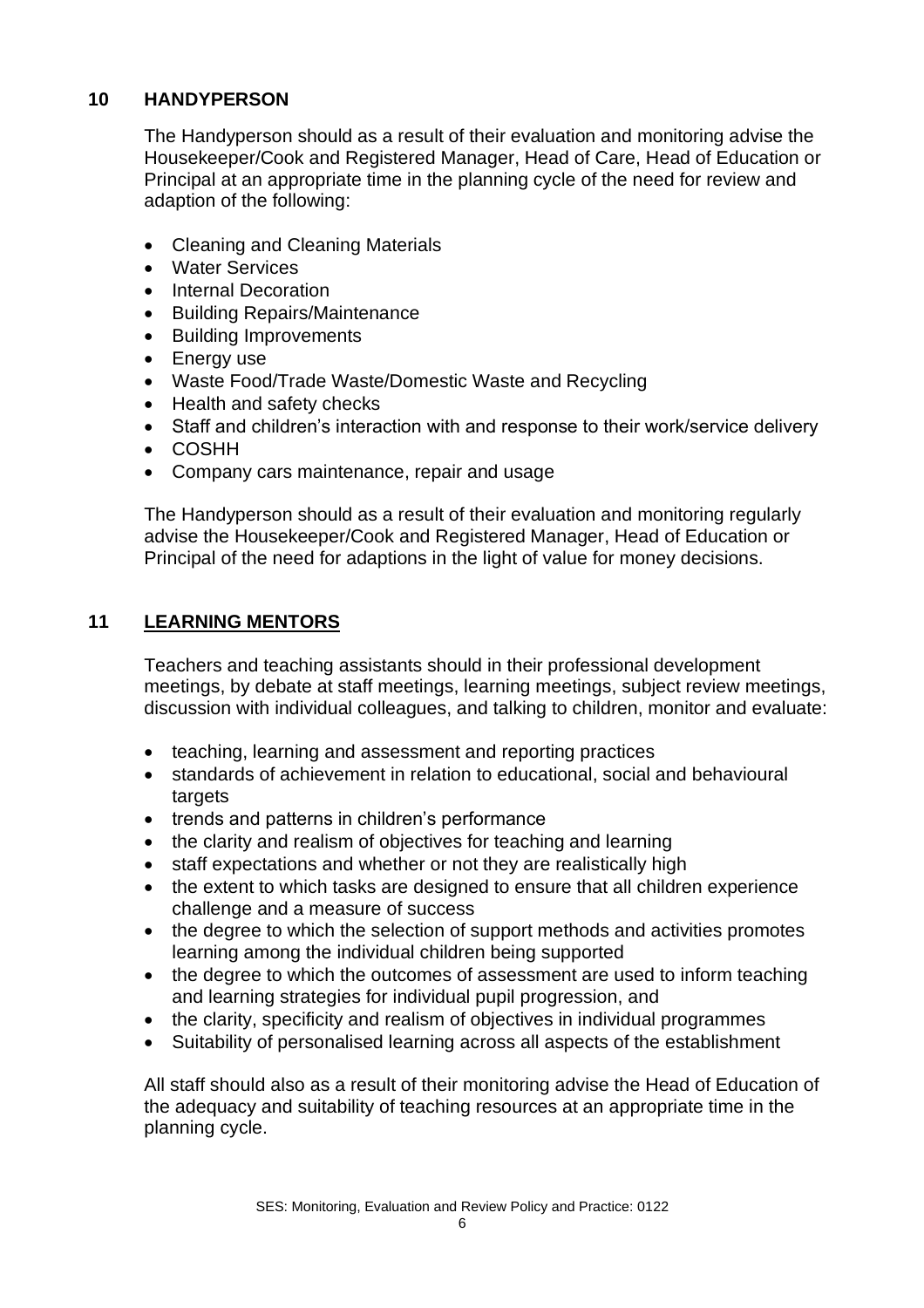All staff should also advise the Head of Education in respect of their evaluation of training needs at an appropriate time in the planning cycle.

They should also regularly advise the Head of Education of the need either for further monitoring and evaluation, or suggest potential action or change in respect of their monitoring and evaluation.

In addition to the above, staff with curriculum leadership responsibility should monitor and evaluate:

- subject documentation, ensuring that it reflects current practice, fulfils statutory requirements, and is reviewed as required within the stipulated review cycle
- expectations of those working with the subject and evaluate whether or not they are realistically high
- the purposefulness of individual work and its relationship to curriculum documentation
- adults use of pupil assessment of what they have been taught to inform further learning, and the quality, comprehensiveness and currency of student portfolios
- that there is a clear view of the nature of their subject and its contribution to the wider curriculum
- the organisation of the teaching of the subject and the resources for the subject so statutory requirements are covered
- contribute to the overall evaluation of work in their subject against agreed criteria
- aspects of the subject in any cross-curricular or multi-disciplinary approach.
- the quality of continuity between Key Stages

Curriculum Leaders should also contribute to the Development Plan where their subject is designated as a specific Curriculum Development Area of Focus.

# **12 CARE TEAM MEMBERS**

Care Team Members should in their professional development meetings, learning meetings, by debate at full staff meetings and discussion with individual colleagues, and talking to children, monitor and evaluate:

- casework contributions
- care staff expectations and evaluate whether or not they are realistically high
- the purposefulness and effectiveness of activities for children
- teaching, learning and assessment and reporting practices in the social setting
- standards of achievement in relation to social and behavioural targets
- trends and patterns in children's performance
- the clarity and realism of objectives in individual programmes
- the extent to which activities are designed to ensure that all children experience challenge and a measure of success
- the degree to which the outcomes of assessment are used to inform social learning strategies
- parental involvement and interest in their child's life
- core standard impact reports
- young people PAN Planning documents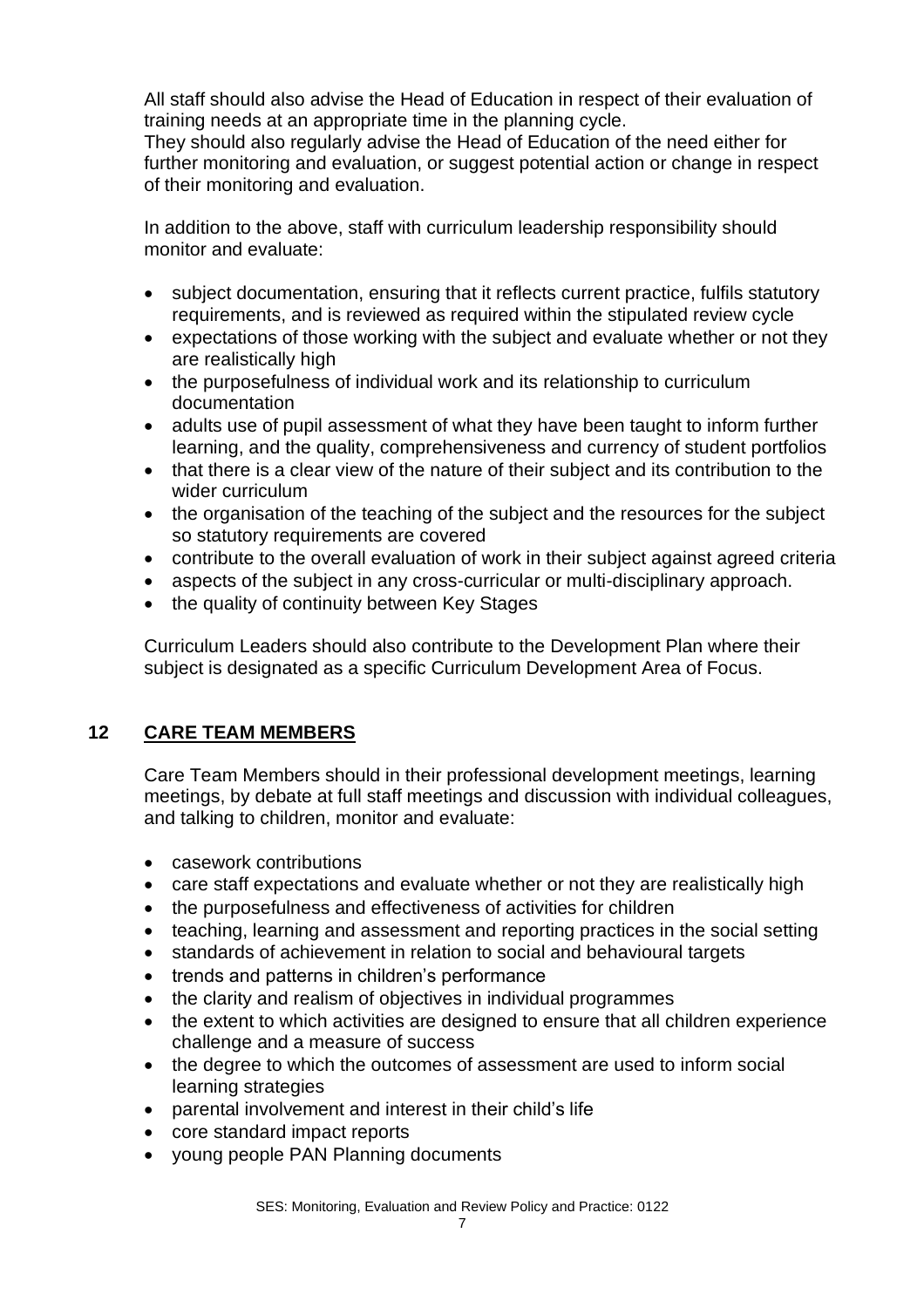Care Team Members should also as a result of their monitoring advise the Registered Manager of the adequacy and suitability of residential resources at an appropriate time in the planning cycle.

Care Team Members should also advise PDM Line Managers in respect of their evaluation of training needs at an appropriate time in the planning cycle.

They should also regularly advise the Registered Manager of the need either for further monitoring and evaluation, or suggest potential action or change in respect of their monitoring and evaluation.

#### **13 STAFF DEVELOPMENT LINE-MANAGERS**

The staff development line manager should through discussion with staff, debate at staff meetings, analysis of questionnaires and liaison with the SES Principal, monitor and evaluate:

- staff induction, foundation training and support
- training needs
- specific staff training
- the efficacy of training
- core standard impact reports

The staff development line managers should advise the SES Principal on the use of training input, at an appropriate time in the planning cycle.

#### **14 DEPUTY CARE MANAGERS (DCMs)**

DCMs should through regular and systematic observation and discussion with colleagues and children, monitor and evaluate:

- staff and children's adherence to routines
- children's adherence to limits and expectations
- staff use of systems to record young people's behaviour
- the maintenance of the health and safety of children and staff
- the extent to which children are relaxed, well behaved, and demonstrate self discipline within the context of their long standing adjustment difficulties
- the extent to which children's well-being is enhanced by the quality of relationships achieved with adults, (including family members) and self-esteem improved from participation in a variety of activities
- children's need for additional support and supervision
- the repair, cleanliness and quality of the building, its fixtures, fittings, floor coverings and furniture, and displays
- the legitimacy of all persons on the premises.
- Budget lines in relation to individual and group budgets.
- Quality and diversity of activities offered to all students
- Outcomes and achievements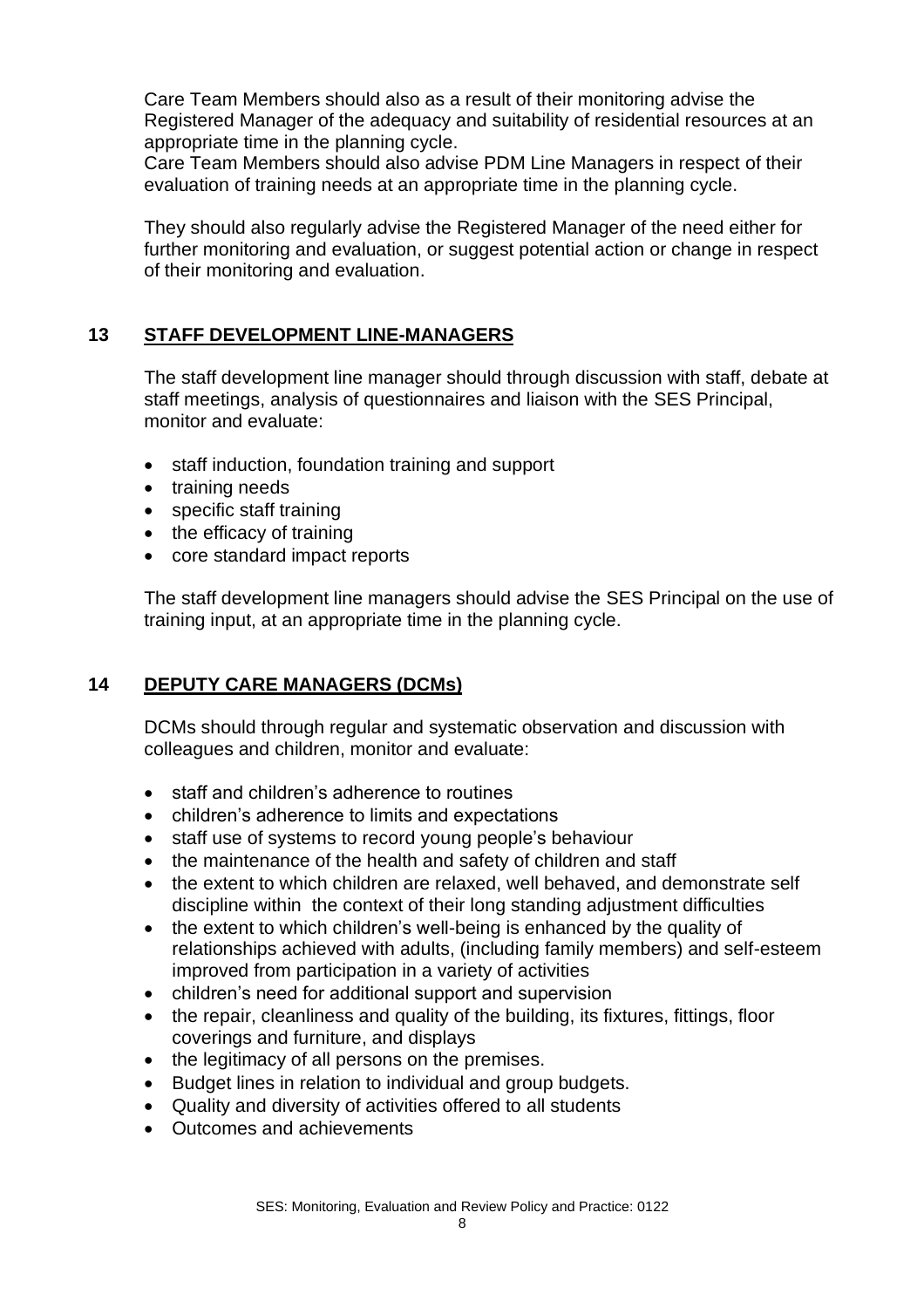DCMs should regularly discuss their monitoring and evaluation activities with the Personal Tutor, Head of Care and the Registered Manager ensuring that major incidents are reported to the Registered Manager.

DCMs should regularly advise the Registered Manager, and other DCMs on other shifts, of either the need for further monitoring and evaluation, or suggest potential action or the need for change as a result of their monitoring and evaluation.

#### 14.1 VISITS CO-ORDINATOR (VC)

The Visits Co-ordinator (a designated DCM) should:

- on a weekly cycle monitor the quality of activities or visits that are on offer over the forthcoming two-week period.
- ensure off-site visits and relevant activities must be accompanied by the appropriate paperwork. Visits Forms and Risk Assessments must be forwarded to the VC in order that they can be monitored and signed off within the correct timescale.
- monitor quality of Visits Files before all Category B visits or a residential trip.
- monitor accident and 'near miss' reporting in accordance with company guidance.
- monitor staff OAA training to ensure up to date and relevant to activities offered e.g. Beach Induction.

The VC should regularly advise the Registered Manager of either the need for further monitoring and evaluation, or suggest potential action or the need for change as a result of their monitoring and evaluation.

#### 14.2 24HR LEARNING CO-ORDINATOR

The 24hr Learning Coordinator (Head of Education) should, through discussion with key workers, ensure the quality of 24hr Learning Plans in general. The Personal Tutor should ensure that their young person is getting access to a minimum frequency of at least two 24 hr learning plans. The Case Co-ordinator should monitor this and any one of these colleagues should communicate concerns as well as creative suggestions through recognised meeting structures, most critically the Learning Meetings.

These 24 hr plans have to meet the following criteria:

- Plans must have a learning activity that has clear, planned links to PAN, with specific objectives and outcomes (P24)
- Plans must have a learning activity that has clear, planned objectives and outcomes, with possible incidental links to Learning Centre Curriculum or PAN (H24)
- A learning activity that has clear, planned links to the Learning Centre curriculum with specific objectives and outcomes (L24)
- Recreational (R).

The 24hr Learning Coordinator is responsible for the monitoring and quality of approved 24hr learning plans. These plans are monitored on a half term basis,

SES: Monitoring, Evaluation and Review Policy and Practice: 0122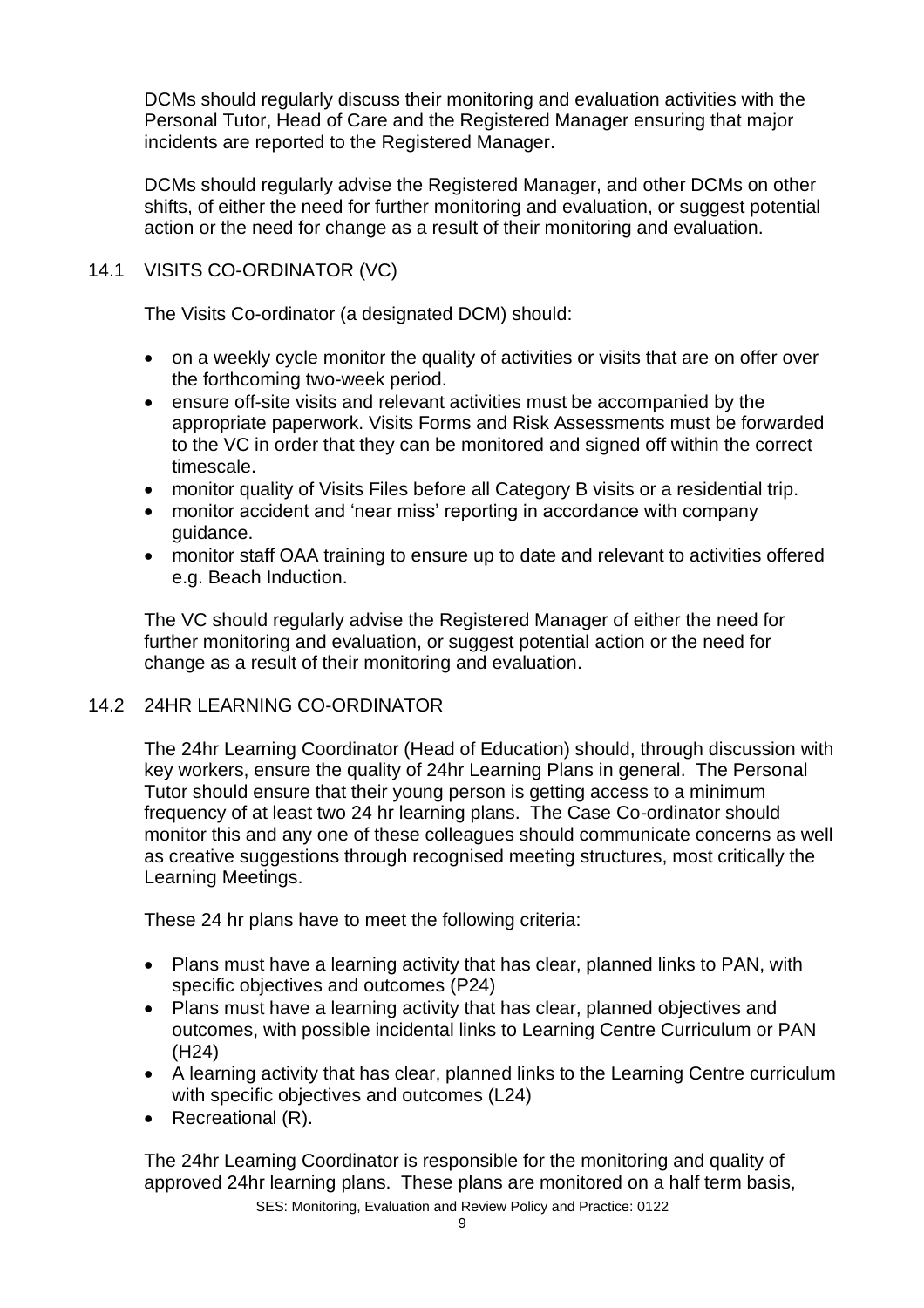ensuring each individual has an enriched menu of recreational activities to compliment the curriculum.

The 24hr Learning Coordinator should regularly advise the Registered Manager of either the need for further monitoring and evaluation, or suggest potential action or the need for change as a result of their monitoring and evaluation.

#### 14.3 MEDICATION MONITORING

Medication is monitored by DCMs on a daily and a weekly basis.

- Daily checks are carried out by the Duty DCM in the morning as part of the handover once all of the medication has been administered.
- Every Sunday morning the Duty DCM will carry out a weekly medication stock check, which is recorded in the medication file.
- The medication is also monitored on a weekly basis by a designated DCM. It is their responsibility to ensure that all medication has been recorded accurately and that all medication can be accounted for. The designated DCM will forward any issues on to the Registered Manager who will respond accordingly.

The Designated DCM for Medication should regularly advise the Registered Manager of either the need for further monitoring and evaluation, or suggest potential action or the need for change as a result of their monitoring and evaluation.

The Head of Care will also monitor the medication file on a weekly basis to ensure that nothing has been missed.

The final monitoring check on the medication is made by the Registered Manager who will also monitor the administering and recording of medication on a weekly basis.

#### **15 CASE CO-ORDINATORS**

The case co-ordinator should through discussion with staff, children, parents and other professionals, debate at staff meetings, systematic sampling of casework, observation of reviews and their documentation, monitor and evaluate:

- Clarity and quality of review reports
- Review chronology
- Review practice
- Review attendance
- Casework
- Development and Learning planning structures
- Daily Care
- Child Action Plan
- Risk Assessments
- Serious Incident Form data
- Individual Budget Spend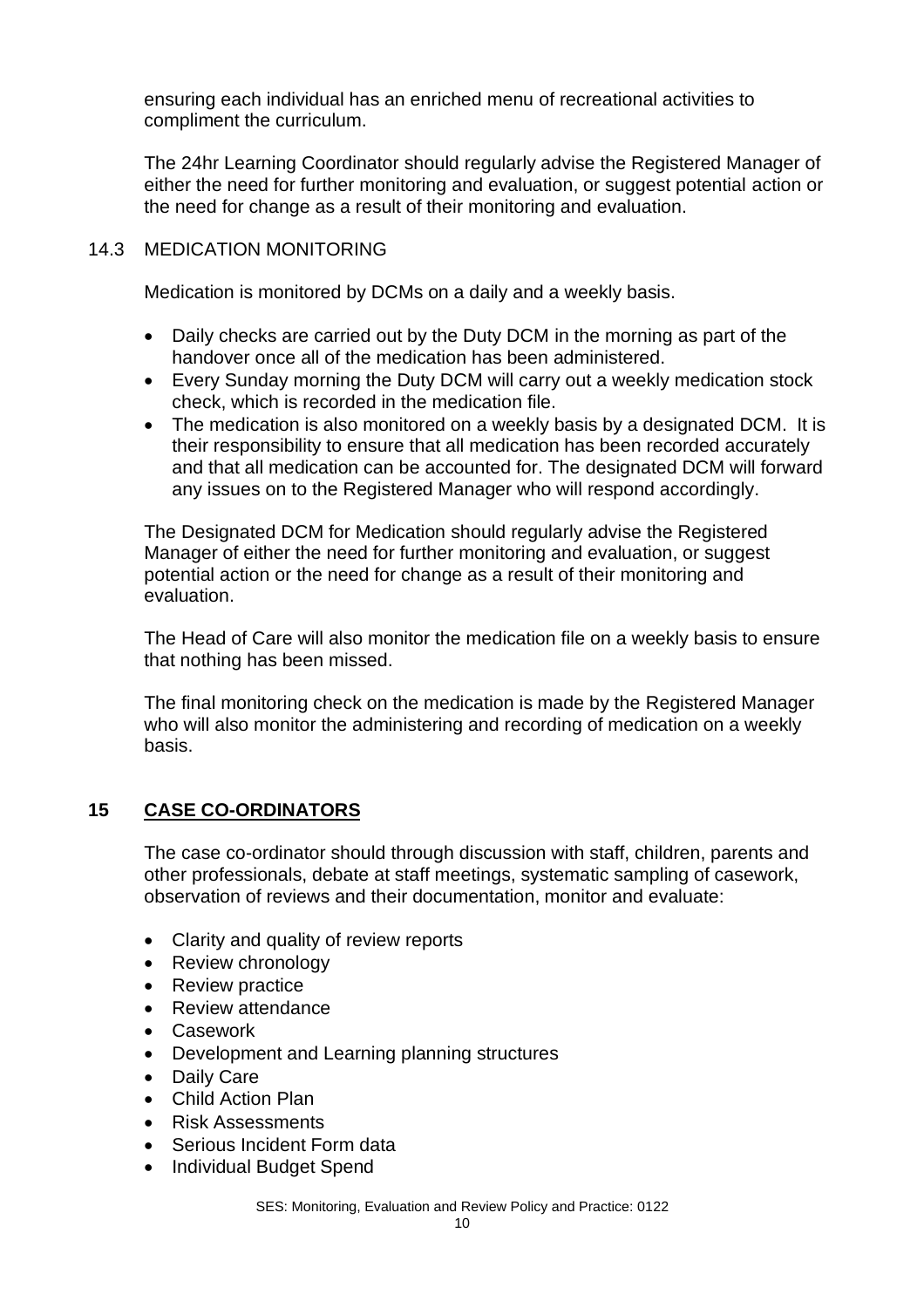- Family Work
- Life skills Awards
- Transition planning
- Young people PAN Planning documents

The case co-ordinator should advise the Registered Manager of the need either for further monitoring and evaluation in respect of the review framework and casework or suggest changes to them.

Case Co-ordinators should, through regular discussion with children, learning mentors, personal and link tutors, parents, liaison with other involved professionals and agencies, monitor and evaluate systems for planning and recording:

- individual programme construction and implementation
- progress in meeting objectives
- the fractioning of objectives into appropriate targets
- the need for case discussion between reviews
- the extent to which children's personal well-being is enhanced by the quality of relationships with adults, and self-esteem improved from involvement in a range of activity, and
- the extent to which children are relaxed, well behaved and demonstrate selfdiscipline within the context of their long standing adjustment difficulties
- the use made by staff of mechanisms to record young people's behaviour
- the quality, comprehensiveness and currency of casework
- children's attendance at the LC
- work with families
- progress and performance of Personal Tutors and Link Tutors in relation to their key children

Case Co-ordinators should regularly advise the Registered Manager of their monitoring and evaluation.

Case Co-ordinators have the responsibility to email a monthly update to the child's placing authority covering the following areas:

- Learning Centre attendance
- general behaviour
- activity and visits update
- emotional and physical health
- achievements
- significant events
- family contact.

As part of this update the risk assessments and daily care plans are also provided. Case Co-ordinators must ensure that the placing authority is offered an opportunity to raise issues or concerns relating to the child's risk assessments and daily care. A copy of the communication should be forwarded to the Registered Manager.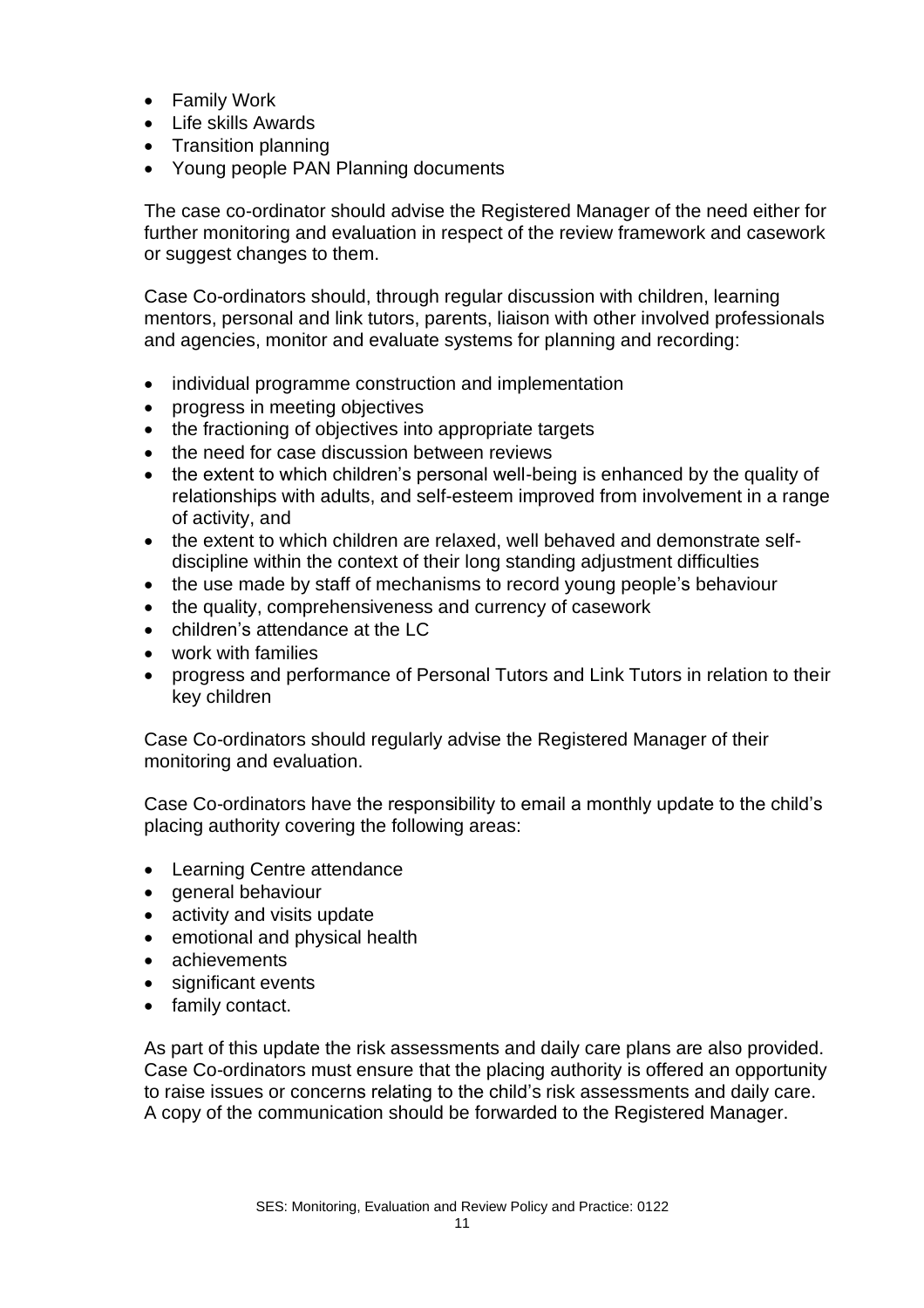Case Co-ordinators should advise the Registered Manager of the need for further monitoring or evaluation or potential action at individual child level, or the need for the review of policy and practice at whole establishment level.

#### **16 HEAD OF CARE**

The Head of Care should through regular and systematic observation of practice, debate at staff meetings, inspection of casework and record keeping, discussion with colleagues at all levels, and talking to children and parents, and external professionals, regularly review policies and/or practice in relation to supporting the Registered Manager in monitoring tasks, as delegated by the Registered Manager.

Specifically on Casework:

- with monthly qualitative and quantitative monitoring of all Casework files
- by cross-referencing Casework Files with the Network files
- by forwarding monitoring reports to the Registered Manager, copied to the Case Coordinators
- by ensuring that the Case Coordinators take action to rectify any concerns identified in the reports.

The Head of Care is also responsible for routine monitoring of the house to include:

- cleanliness and presentation of all rooms, including bedrooms and personal spaces
- effective management of the house office
- completion of kitchen routines
- the COSHH file
- child advocacy and the "Voice of The Child".

The Head of Care should regularly advise the Registered Manager of either the need for further monitoring and evaluation, or suggest potential action or the need for change as a result of their monitoring and evaluation.

#### **17 THE REGISTERED MANAGER**

The Registered Manager should through regular and systematic observation of practice, debate at staff meetings, random inspection of casework and record keeping, discussion with colleagues at all levels, and talking to children and parents, and external professionals, regularly review policies and/or practice on:

- the operation of the SSDP, including the SSDP meeting schedule file.
- admissions
- care practice
- parental involvement in the life of the establishment
- casework
- contact with outside agencies and the community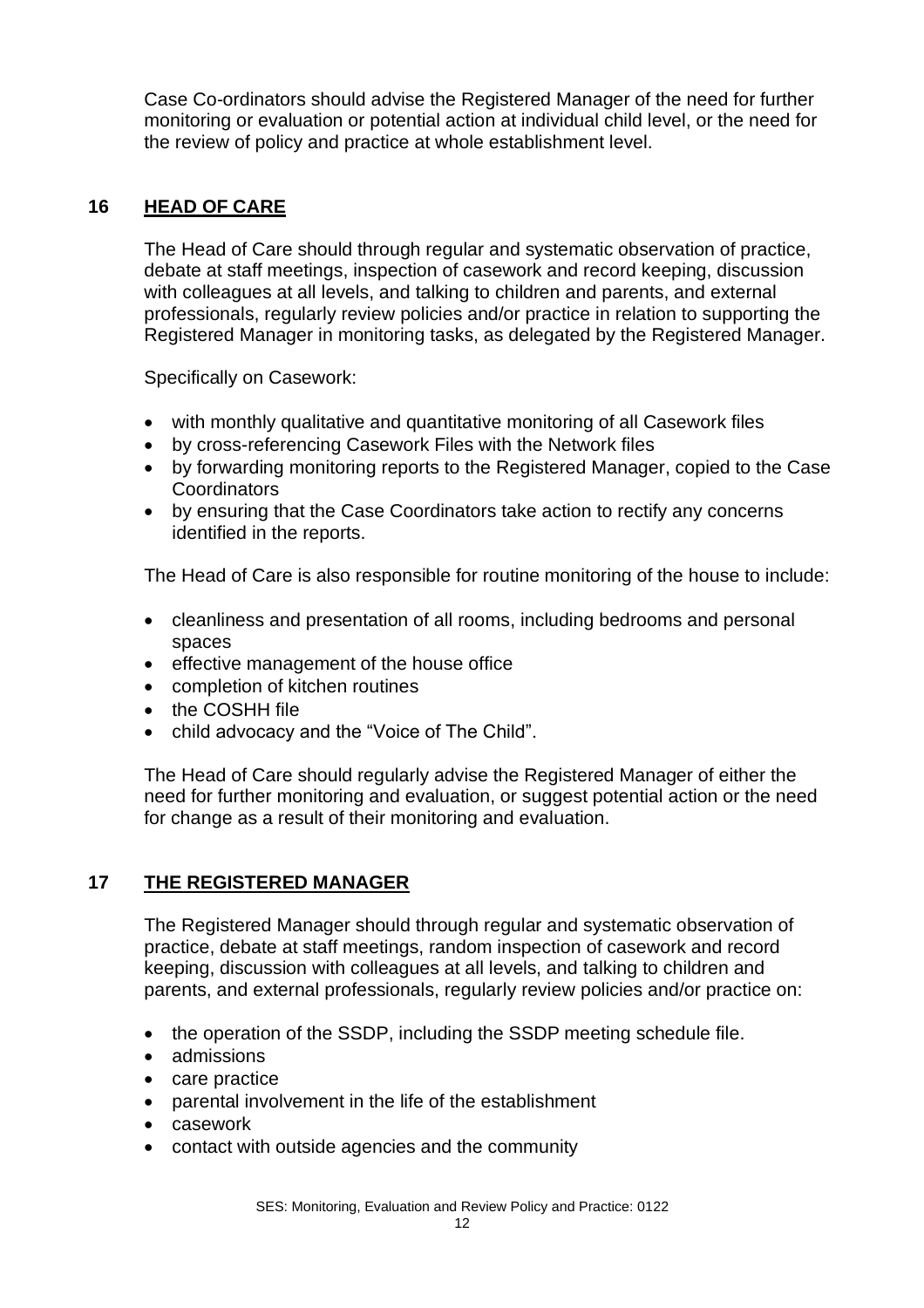The Registered Manager should monitor and evaluate:

- the use made by care staff and case co-ordinators of systems to record children's behaviour
- the quality, comprehensiveness and currency of casework
- care staff contribution to 24hr learning
- PAN meetings content, frequency, recording and reporting
- off-site residential experiences
- routines ensuring that children's personal and social development is enriched and health and safety maintained
- the extent to which children' personal well-being is enhanced by the quality of relationships with care staff and self esteem improved from involvement in a range of activity
- the extent to which children are relaxed, well behaved and demonstrate selfdiscipline within the context of their long standing adjustment difficulties
- the use of restorative approaches, reparation and sanctions
- the extent and quality of children's contact with family members
- work with families

The Registered Manager should advise the SES Principal of the need for further monitoring and evaluation or advise the SES Principal in respect of potential action or the need for change.

The Registered Manager should also ensure that the monitoring and evaluation of colleagues of the residential life in general, and care practice in particular, is used as a basis for further monitoring and evaluation, or change to practice. Particular regard should be paid to:

- physical care practice
- the well-being and security of individual children, and
- the reliability and suitability of staff

The Registered Manager should monitor and evaluate the suitability and repair of residential fixtures, fittings, floor coverings and furniture and advise the SES Principal at an appropriate time in the planning cycle of the need for replacement, refurbishment and redecoration.

The Registered Manager is required by the Children's Homes Regulations to ensure monthly monitoring under Schedule 6, Regulation 45(1) takes place specifically about the following:

- 1. In respect of each child accommodated in the children's home, compliance with the placing authority's plan for the care of the child (where applicable) and the placement plan.
- 2. Involvement and Contact with Placing authority.
- 3. Liaison with local Police.
- 4. Liaison with other external agencies.
- 5. Visitors to the home
- 6. Placement plan and care planning
- 7. Portfolio of Achievement and Need (PAN) planning, including Development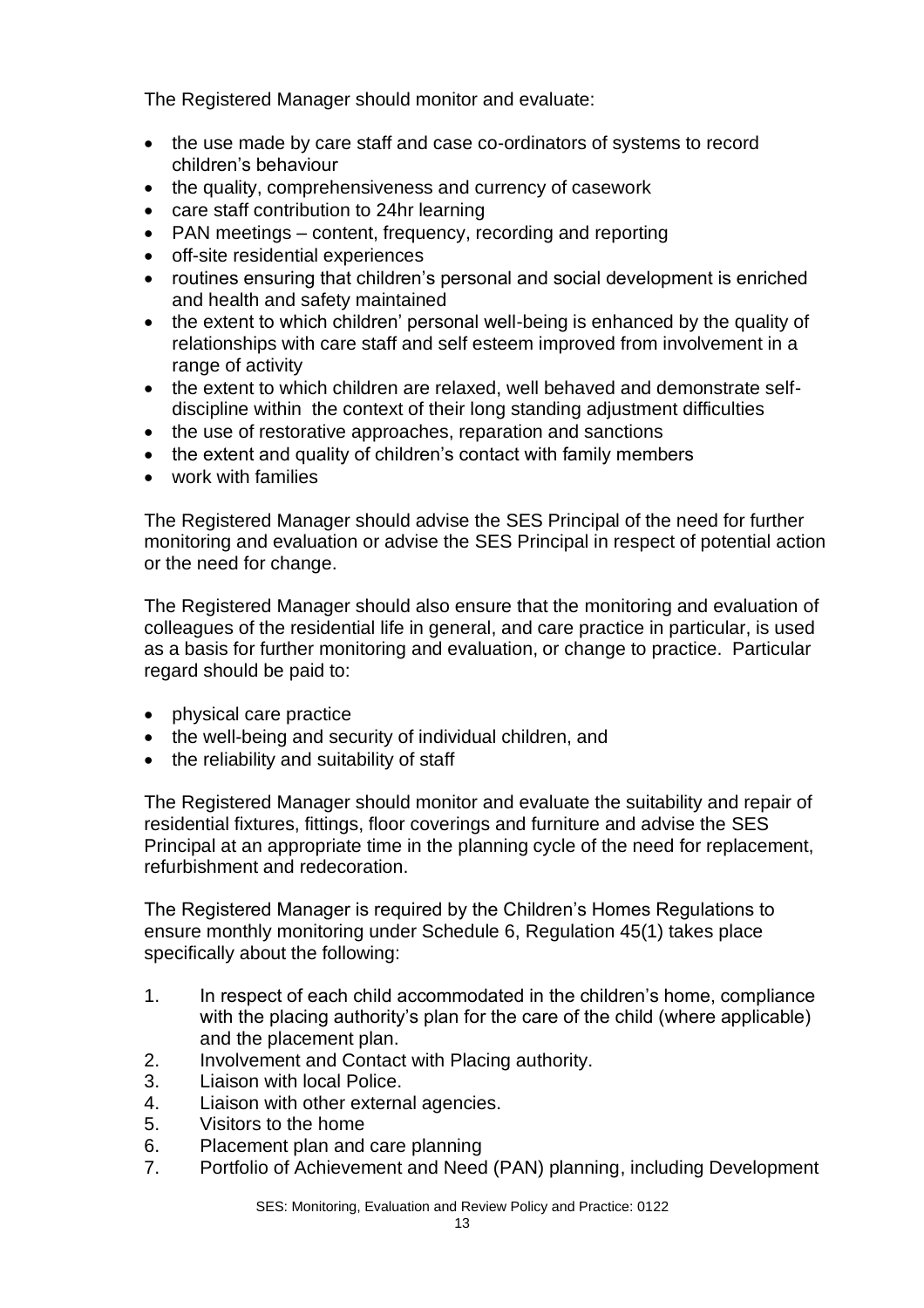and Learning structures

- 8. Risk assessments for health and safety purposes and subsequent action taken.
- 9. Transition planning.
- 10. The deposit and issue of money and other valuables handed in for safekeeping.
- 11. Daily menus
- 12. Condition of the home
- 13. Young People meetings
- 14. Committee meetings Medicines, medical treatment and first aid administered to any child accommodated in the home.
- 15. In the case of a qualifying school, the standards of educational provision and learning opportunities.
- 16. Duty rosters of persons working at the home, and the rosters actually worked.
- 17. The home's daily log of events.
- 18. Fire drills and tests of alarms and of fire equipment.
- 19. Records of appraisals of employees.
- 20. Minutes of staff meetings.
- 21. Therapeutic support
- 22. Contact with families
- 23. Any allegations or suspicions of abuse in respect of children accommodated in the home and the outcome of any investigation.
- 24. Notifications of the events listed in Schedule 5.
- 25. The use of measures of control, restraint and discipline in respect of children accommodated in the home.
- 26. All accidents and injuries sustained in the home or by children accommodated there.
- 27. Any illnesses of children accommodated in the home.
- 28. Complaints in relation to children accommodated in the home and their outcomes.
- 29. Any unauthorised absence from the home of a child accommodated there-

The Registered Manager should ensure that their monitoring reports are distributed appropriately.

The Registered Manager should also provide the summary Key Performance Indicator data as per the KPI schedule. Within their strategic role the Registered Manager should be in a position to analyse and explain trends and patterns within the data and strategies in response to that data.

# **18 DEPUTY HEAD OF EDUCATION**

The Deputy Head of Education should through regular and systematic observation of practice, debate at staff meetings, random inspection of unit and lesson planning, discussion with colleagues at all levels, and talking to children and parents, and external professionals, regularly review policies and/or practice in relation to supporting the Head of Education in monitoring tasks, as delegated by the Head of Education.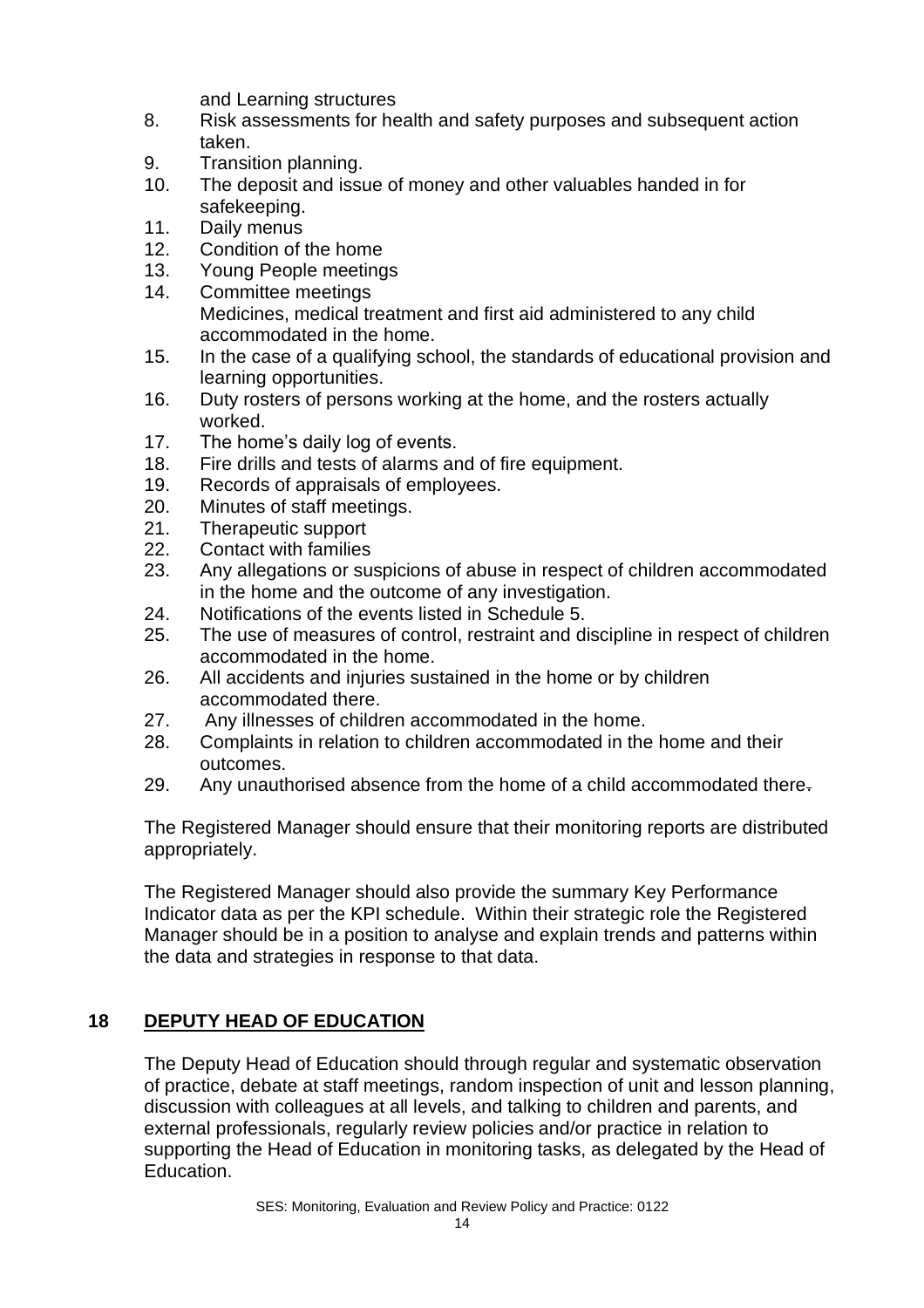Specifically in relation to:

- Baseline assessments
- Display
- Learning unit and lesson planning
- Daily recording and formative assessment of learning
- Reviews and PEPs
- The use of restorative approaches, reparation and sanctions
- Accreditation
- Outdoor and Adventurous Activities

The Deputy Head of Education should regularly advise the Head of Education of either the need for further monitoring and evaluation, or suggest potential action or the need for change as a result of their monitoring and evaluation.

# **19 THE HEAD OF EDUCATION**

The Head of Education should through regular and systematic observation of practice, debate at staff meetings, subject review meetings, random inspection of unit and lesson planning, discussion with colleagues at all levels, and talking to children and parents, and external professionals, regularly review policies and/or practice on:

- assessment, recording and reporting
- marking
- extending learning opportunities
- teaching and learning styles
- display
- equal opportunities
- teaching staff and teaching assistant induction, supervision and development
- the use of restorative approaches, reparation and sanctions
- 24 hr Learning

The Head of Education should also ensure that the monitoring and evaluation of colleagues, of the curriculum in general and educational practices in particular, is used as a basis either for further monitoring and evaluation of for change to practice. Particular regard should be paid to:

- pupil achievement and quality of learning
- the quality of teaching and range of teaching styles employed
- teacher assessment of pupil work
- individual programme construction and implementation
- progress in meeting objectives
- the fractioning of objectives into appropriate targets
- PAN meetings
- attendance
- maintaining up to date information in relation to Key Performance Indicators
- student self assessment and motivation for learning

SES: Monitoring, Evaluation and Review Policy and Practice: 0122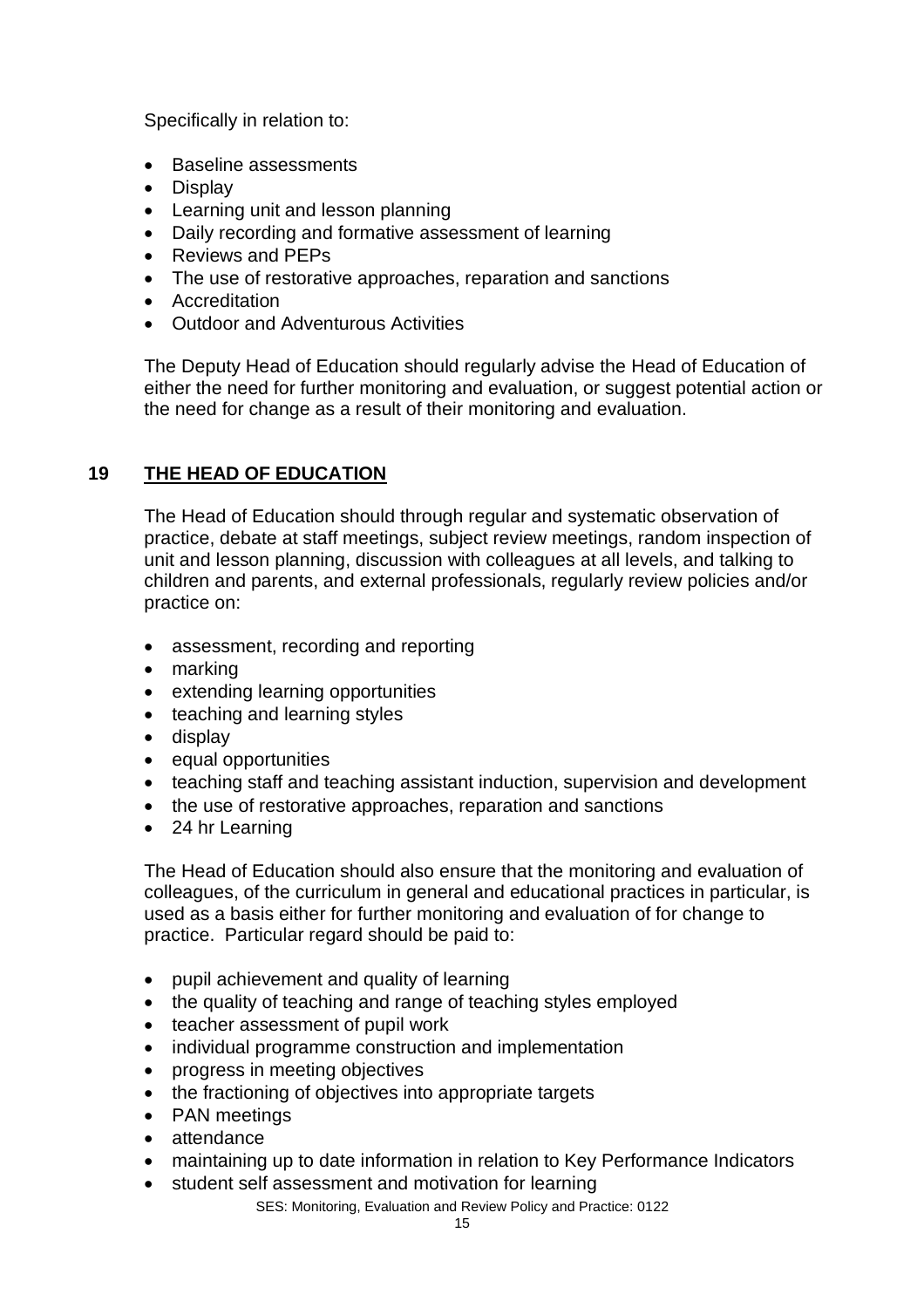- 24 hr learning opportunities and role of the Care Team
- the use of Learning Centre Education Plans to promote positive change for students
- Development and Learning planning structures
- developing the range and diversity of effective transition planning

The Head of Education should as a result of their evaluation and resource monitoring advise the SES Principal at an appropriate time in the planning cycle of the need for additions to or the repair or replacement of:

- audio visual and reprographic equipment
- computers and technology equipment
- library books, magazines and newspapers
- text books
- specialist equipment
- expendable stock, and
- classroom fixtures, fittings, floor coverings and furniture

The Head of Education should as a result of his monitoring and evaluation activities, maintain a monitoring portfolio that informs the self evaluation process.

The Head of Education should provide a written report to the SES Principal on a termly basis covering agreed headings.

The Head of Education should also provide the summary Key Performance Indicator data as per the KPI schedule. Within their strategic role the Head of Education should be in a position to analyse and explain trends and patterns within the data and strategies in response to that data.

#### **20 AVOCET HOUSE / TURNSTONE HOUSE ADMINISTRATORS**

The Avocet House / Turnstone House Administrator should, through regular and systematic sampling and analysis of compiled data, debate within the administration meetings, discussion with colleagues and external/visiting professionals, and in liaison with the key members of staff including the SES Administrator, and the Directors, monitor and evaluate the administrative systems and procedures that support the practice and operation of SES.

This will principally fall into the following main headings:

- SES company records and functions
- Establishment administrative and recording systems
- Financial recording and budgetary monitoring structures
- Personnel matters
- Administrative systems and structures that support key colleagues

Areas illustrative of the above, but not exclusive, are:

Financial: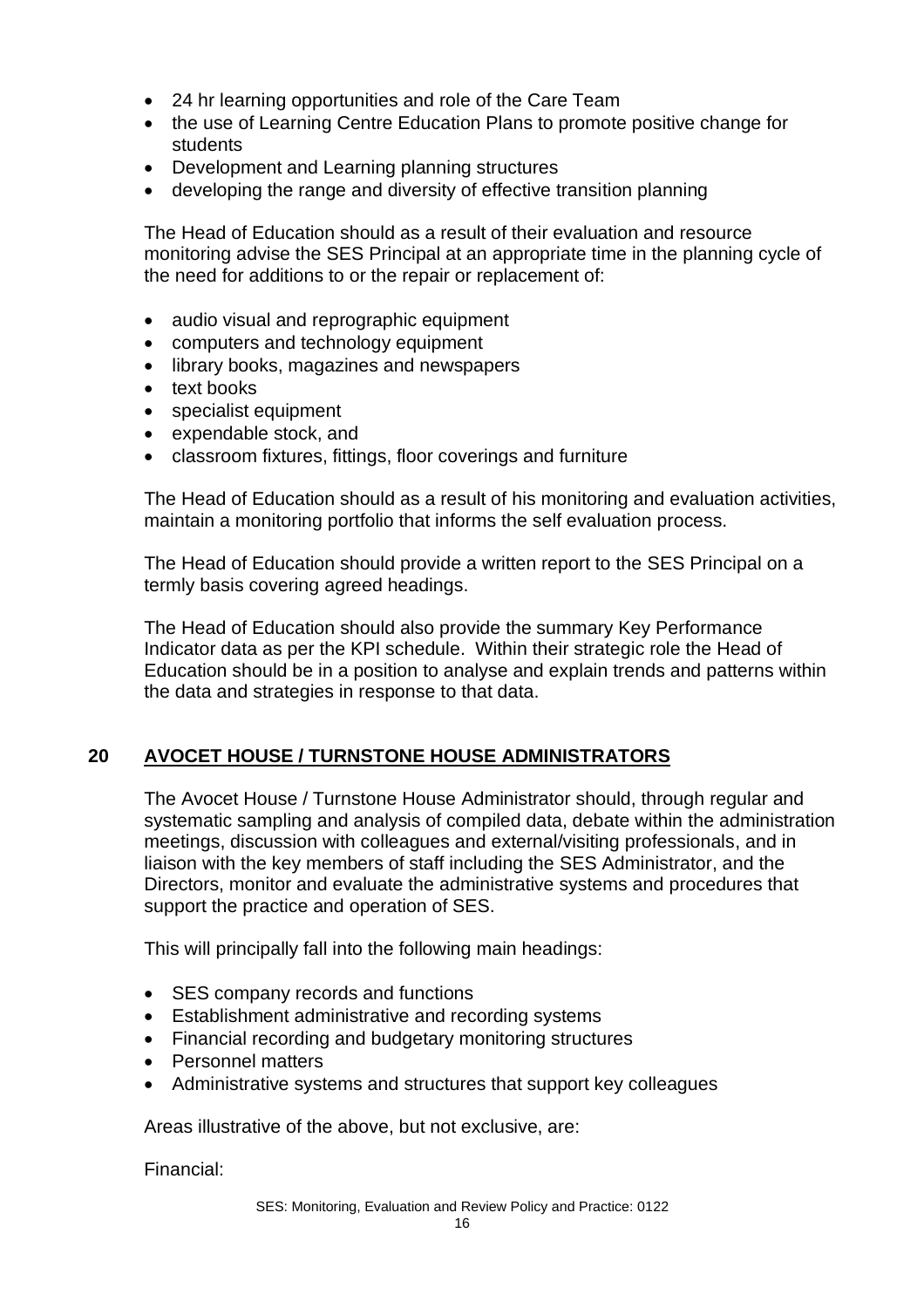- Preparation of budget reports for monthly meetings
- Assistance with cash-flow projections to support business planning
- Recording of all financial transactions to reconcile bank and cash accounts
- Payroll related issues monthly salaries, pensions and PAYE payments, etc
- Having and overview of expenditure to alert budget holders of any potential problems
- Monitoring of data to ensure it is collected and recorded accurately.

#### Personnel:

- Preparation and analysis of attendance data, including sickness records, to highlight areas of concern for Attendance Panel to consider on a monthly basis
- Collation and recording of staff records in both paper and electronic files to include: recruitment checks, training records, professional development and personal support meeting records, etc,
- Coordination and booking of staff training

#### General administration:

- Compilation and maintenance of a coherent filing system to support policy and practice and SES business functions
- Provision of customer-focused reception service, including telephone answering/message taking, receiving visitors, incoming and outgoing mail, maintenance of resources.

By monitoring and evaluating the administrative structures and procedures, the administrator contributes to the review process by ensuring accurate and pertinent information and data is made available at regular and timely intervals to The SES Principal, Registered Manager, Head of Education, staff members and Directors as appropriate.

This administrative function should support key personnel with monitoring and evaluation within their own area of responsibility.

The administrator should advise key colleagues of either the need for further monitoring and evaluation, or suggest potential action or the need for change to policy or practice as a result of their monitoring and evaluation. The SES Administrator, Operational Director and SES Principal are all available to offer support and guidance.

#### **21 SES ADMINISTRATOR**

The SES Administrator should support the SES Principal, Operational Director and Director/Proprietor in their responsibilities for quality assurance, operational oversight, legal and regulatory matters, financial oversight, HR matters, relationships with and reporting to external partners, project management and policy development.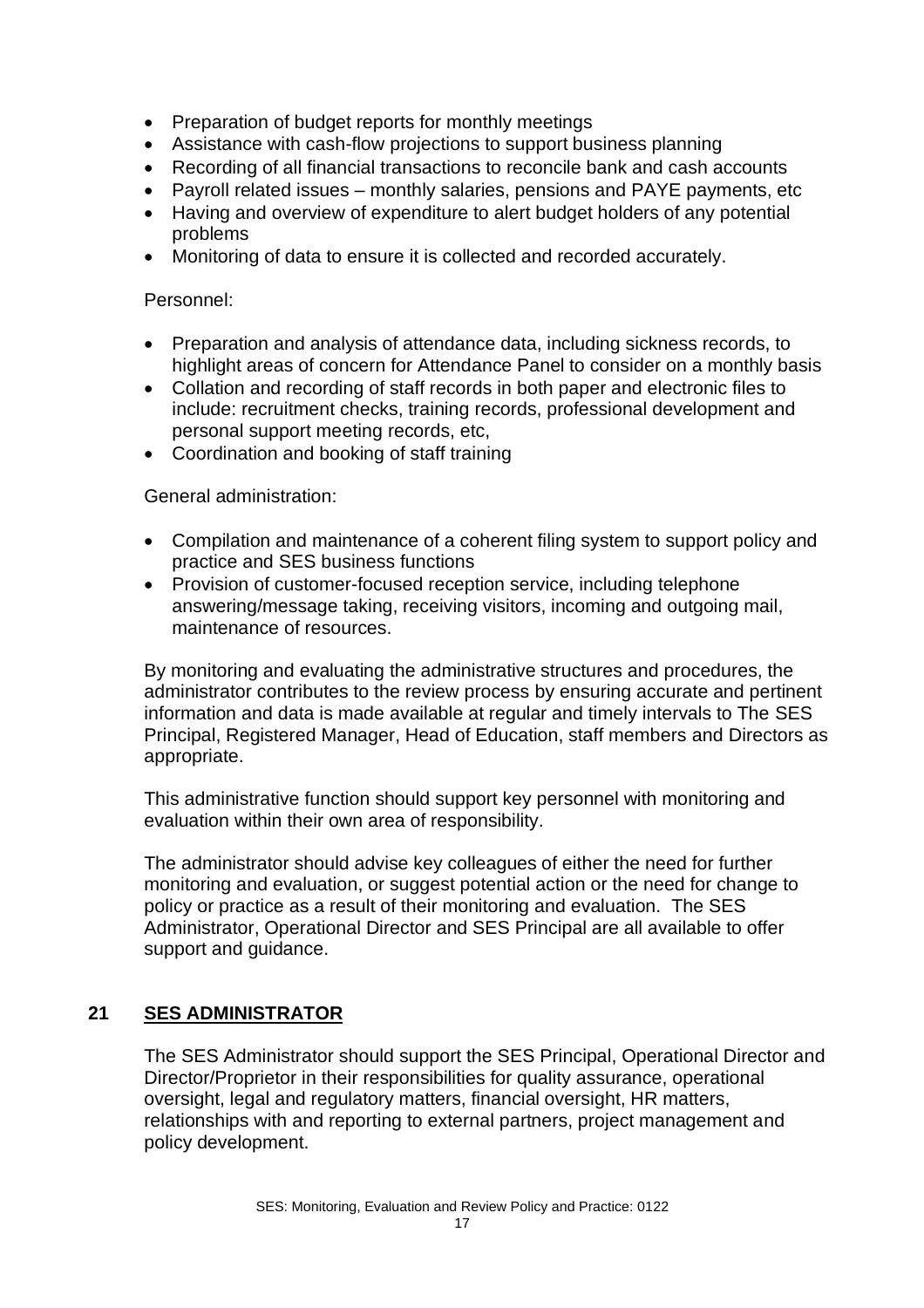On occasions this will involve monitoring the progress of specific projects that are often of a complex, sensitive and confidential nature, carrying out specific research when required.

The SES Administrator should through their regular and systematic analysis, meetings and discussion with colleagues, monitor and evaluate areas including:

- The SES website, its content and effectiveness
- Recruitment strategies, their relative cost and success rates
- Administration induction training for new staff, in partnership with the SES admin teams
- Human Resource processes and systems, that they are legal, compliant with external and internal policies and best practice, and are efficiently undertaken
- Effectiveness and consistency of approach of the SES admin teams through regular quality assurance and sampling of operating processes
- Pension provision, liaising with Teachers' Pension and the provider of the group pension scheme, as required
- Ensuring compliance of SES employment legislation and policies, contractual and salary matters, taking advice as necessary from the specialist helpline
- The company's financial procedures, supporting administrators to ensure they are completed to the required standard and within the bounds set out in the policy and procedure document

The SES Administrator offers significant support, guidance and advice to the SES admin teams and any training needs or concerns identified would be fed back to the SES Principal and/or Operational Director.

# **22 THE SES PRINCIPAL (AND SES DEPUTY PRINCIPAL)**

The SES Principal (and/or SES Deputy Principal) should through regular and systematic observation of practice, debate at a range of staff meetings, discussion with individual colleagues, children, parents members of the local community and visitors, the audit of planning throughout the establishment, and the compilation of data on a cross-section of aspects of their establishment's life, review practice and performance against aims and policies, and any national or statutory requirements.

The SES Principal should regularly review policy and/or practice on:

- the breadth, balance and relevance of the curriculum and its fulfilment of statutory requirements
- the quality, comprehensiveness, and currency with which childrens' needs are identified, met, reported upon and reviewed
- the size, suitability, deployment and commitment of staff, the relationships between staff groups and guidance and information for staff
- the suitability of the site and buildings for the purpose to which it is put ensuring staff and child safety, its opportunities for regular cleaning, maintenance and security
- monitoring, evaluation and review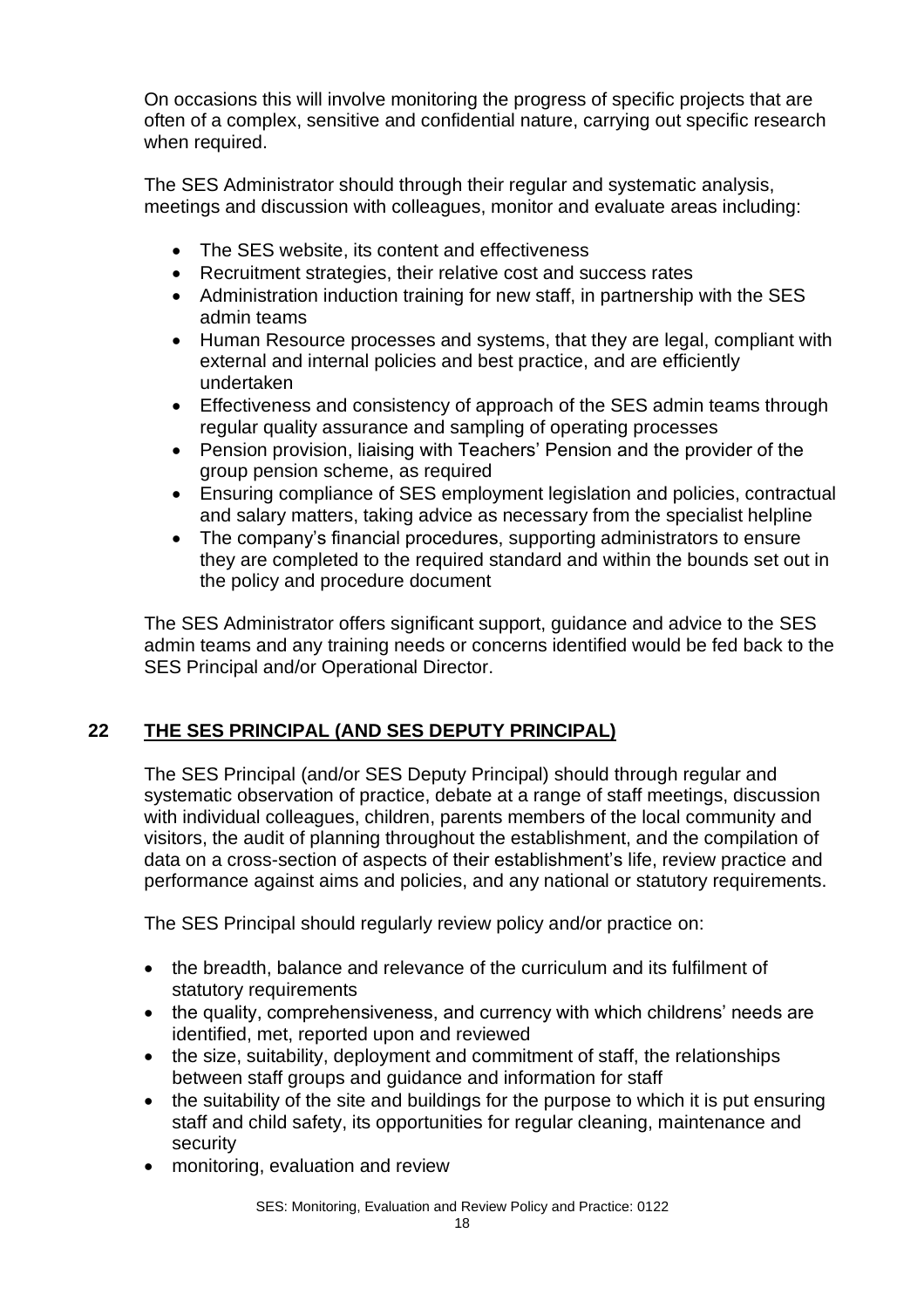- budget planning and expenditure
- children's personal development, behaviour, and the implementation of the Positive Management of Behaviour Policy and Practice document
- the school management structure, ensuring its suitability for its size and circumstance, and effectiveness at all levels
- relationships with placement authorities, parents, other professionals and agencies, and the local community
- the Brochure (and Statement of Purpose) and its Aims and Objectives
- the provision of information to key stakeholders as required by statute and in compliance with good practice
- **Executive PAN outcomes**

The SES Principal should establish a range of performance indicators against which the Directors can measure the achievement of planning targets.

The SES Principal should establish a termly monitoring regime resulting in formal reports to the Directors, and ensure that an annual cycle of development planning is instigated resulting in a rolling programme of development outlined in a Development Plan giving the short medium and long term objectives.

The SES Principal should ensure that all monitoring and evaluation informs the selfevaluation process.

The SES Principal should provide a written report to the Directors on a termly basis covering agreed headings.

The SES Principal should also provide the summary Key Performance Indicator data as per the KPI schedule. Within their strategic role the SES Principal should be in a position to analyse and explain trends and patterns within the data and strategies in response to that data.

#### **23 THE ROLE OF SUB-COMMITTEES**

Sub-committees provide an important monitoring and evaluation role. Their role is not to replace the primary monitoring and evaluation responsibility of individuals as described earlier in this document, but to provide a periodic over-arching monitoring and evaluation role in specific areas. The sub-committees have a powerful remit in that they invariably have representatives from all levels of the establishment and they can feedback information and pose questions to the management of the establishment about the quality of operation in relation to their areas.

Currently the following Sub-Committees are in existence.

Health And Safety Sub-Committee examining:

- Fire log related issues
- Accidents
- COSHH
- Risk Assessment Cycle
- Electrical Testing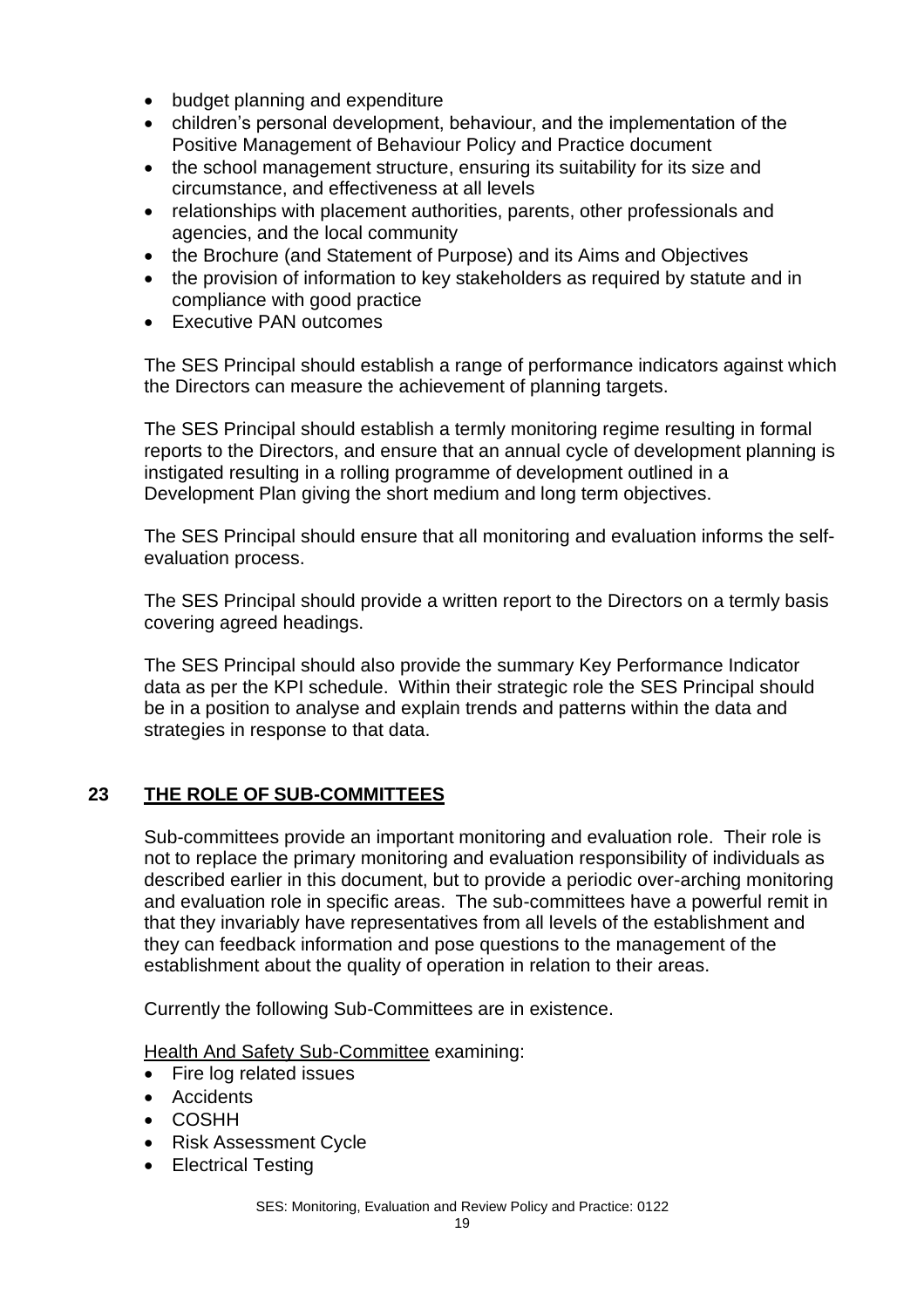Team Teach Sub-Committee examining:

- Overall RPI incident trends/patterns
- Staff Training issues

#### Grounds and Buildings Sub-Committee examining:

- Quality and upkeep
- Grounds Risk Assessment
- Asset Management Plan

Transition Sub Committee

- Quality of transition from SES
- Longitudinal interviews with young people

Well Being Sub-Committee examining:

• Staff well being

# **24 OPERATIONAL DIRECTOR**

The SES Operational Director should through regular meetings with the SES Principal and SES Deputy Principal of SES establishments, Director and where possible through observation of practice, discussion with children, parents, staff, members of the community and officers of placement authorities, review all aspects of SES.

The Operational Director should monitor and evaluate:

- The implementation and review of all SES documentation, policy and procedure
- All aspects of attainment, priorities, targets and policy and take necessary action
- Implementation of strategic establishment Development Plans at both sites
- Levels of staff performance, staff retention and recruitment strategies
- The SES Positive Handling Strategies training programme across both establishments
- Quality assurance processes across SES, in partnership with the establishment **Principals**
- The referral and SES marketing process
- Coherence between establishments

#### **25 THE DIRECTOR/PROPRIETOR**

The Director/Proprietor should through termly meetings with the SES Principal, fortnightly meetings with the SES Operational Director, and where possible through observation of practice, discussion with children, parents, staff, members of the community and officers of placement authorities, review all aspects of SES.

The Directors should particularly review policy and/or practice in respect of statutory requirements and particular in compliance with the Children's Homes Regulations to ensure monthly monitoring under Regulation 44 takes place.